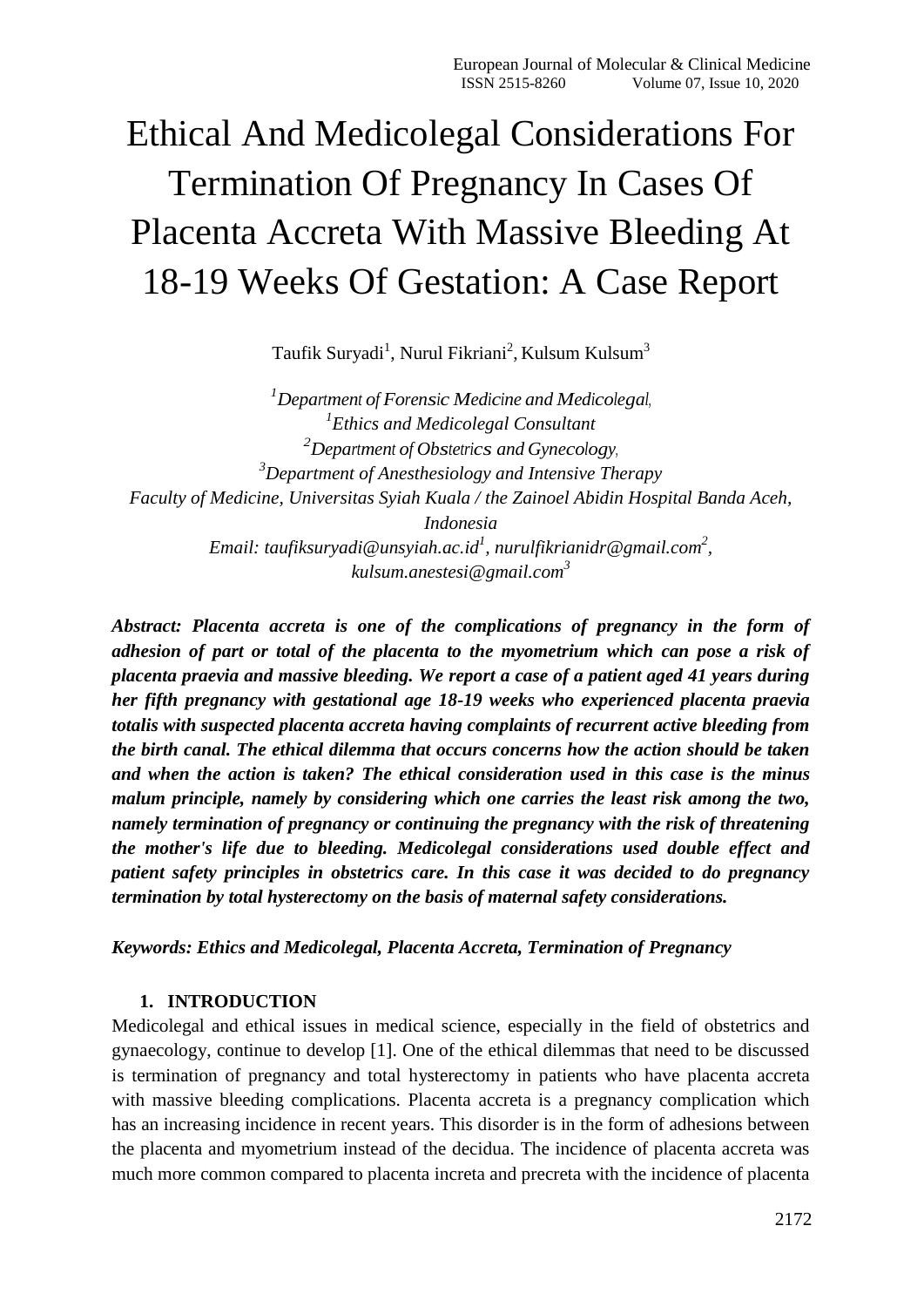accreta as much as 79 percent, placenta increta 14 percent and placenta percreta 7 percent [2]. Placenta accreta spectrum disorder (PAS) has become a life-threatening obstetric problem as its incidence has increased from 0.12 to 0.31% in the past 30 years. Placenta accreta causes 7% -10% of maternal mortality cases in the world [3].

PAS is a potentially life-threatening pregnancy complication that requires coordinated interdisciplinary care to achieve a safer outcome. The increasing incidence of this disease is due to the increasing number of uterine surgical procedures, including the increased incidence of pregnancy after caesarean section. Other risk factors include a history of placenta praevia, advanced maternal age, and multipara [4,5]. Therefore, it is necessary to consider the cooperation of a team of doctors consisting of obstetricians or gynaecological oncologists, anaesthesiologists and consultants of urological surgery, and vascular surgery before carrying out the surgery [6]. Determining the right time for termination of pregnancy in patients with complaints of recurring active bleeding from the birth canal is a dilemma often faced by obstetricians. An analysis of ethical and medicolegal considerations is needed to support the medical decisions that will be taken by the team of doctors.

## **2. CASE REPORT**

Reported a pregnant woman 41 years old, gravida 5, para 3, with a current gestational age of 18-19 weeks who had previously undergone 3 caesarean sections. The patient came to the hospital complaining of active bleeding from the birth canal. The patient has experienced bleeding 4 times during this pregnancy. The patient has previously been hospitalized 3 times for bleeding from the birth canal and has received blood transfusions. The patient underwent antenatal care regularly every month at the obstetrician. From the results of her physical examination, it was found that blood pressure was 80/50 mmHg, heart rate was 110 times/minute, respiratory rate was 24 times/minute. From the results of internal examination, it was found that the external urethra orifice was closed with active bleeding. Laboratory examination of the patient showed a hemoglobin level of 7.6 g/dL.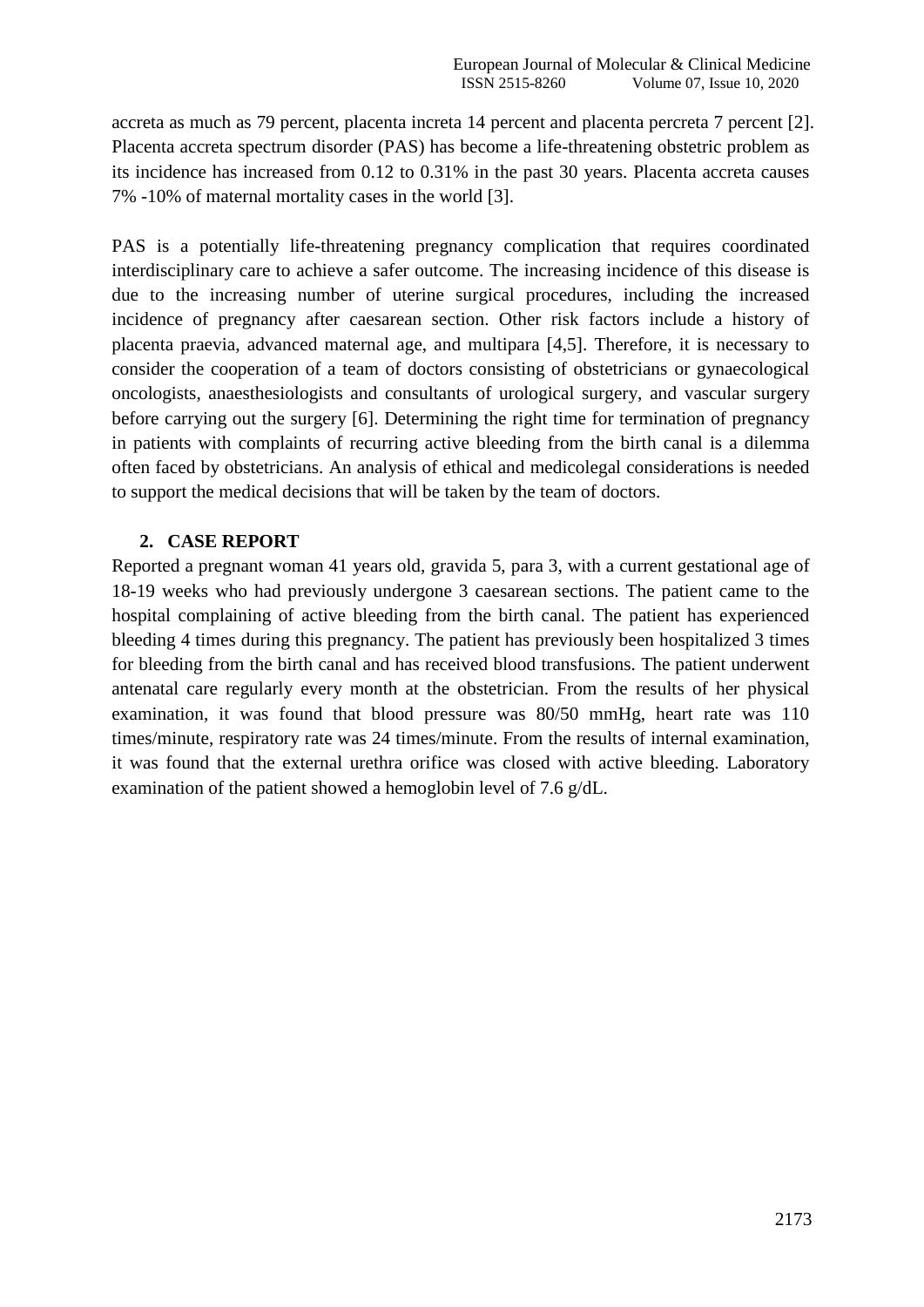

Fig. 1.Placenta accreta ultrasonography (USG): Shows a bridging vessel image on the placenta (a,c), shows a lacuna on the placenta (b,d) (sources: Department of Obstetrics and Gynaecology, Zainoel Abidin Hospital, Banda Aceh Indonesia)

Ultrasound examination showed a single live fetus intra uterine corresponding to 18-19 weeks gestation, with a fetal weight of 221 g. The placenta was in the anterior corpus covering the entire internal urethral orifice. We also found positive bridging vessel (figure 1.a and1.c), grade 3 lacuna (figure 1.b and 1.d), 1.3 mm thick myometrium with a Placenta Accreta Index (PAI) score 96%, we therefore suspected placenta accreta. From the results of the examination obtained, if the pregnancy continues with a PAI score of 96% and the patient has experienced repeated active bleeding, this condition is deemed life threatening to the patient.

The patient planned for pregnancy termination with total hysterectomy surgery. However, the decision to immediately terminate pregnancy through removal of the uterus is also not an easy decision and has to be discussed with a team of doctors who will be involved in the surgery. For this reason, a joint conference from various disciplines was held, and the minus mallum principle is applied, in which decision-making was based on considerations which have the least risk. The results of the multi-disciplinary discussion made the decision to do pregnancy termination at 18-19 weeks with total hysterectomy by using the Poro technique. After hysterectomy surgery, the patient's condition improved and was later on discharged.

## **3. DISCUSSION**

Placenta accreta occurs when all or part of the placenta attaches abnormally to the myometrium. Placenta accreta is further divided into placenta accreta, increta and percreta,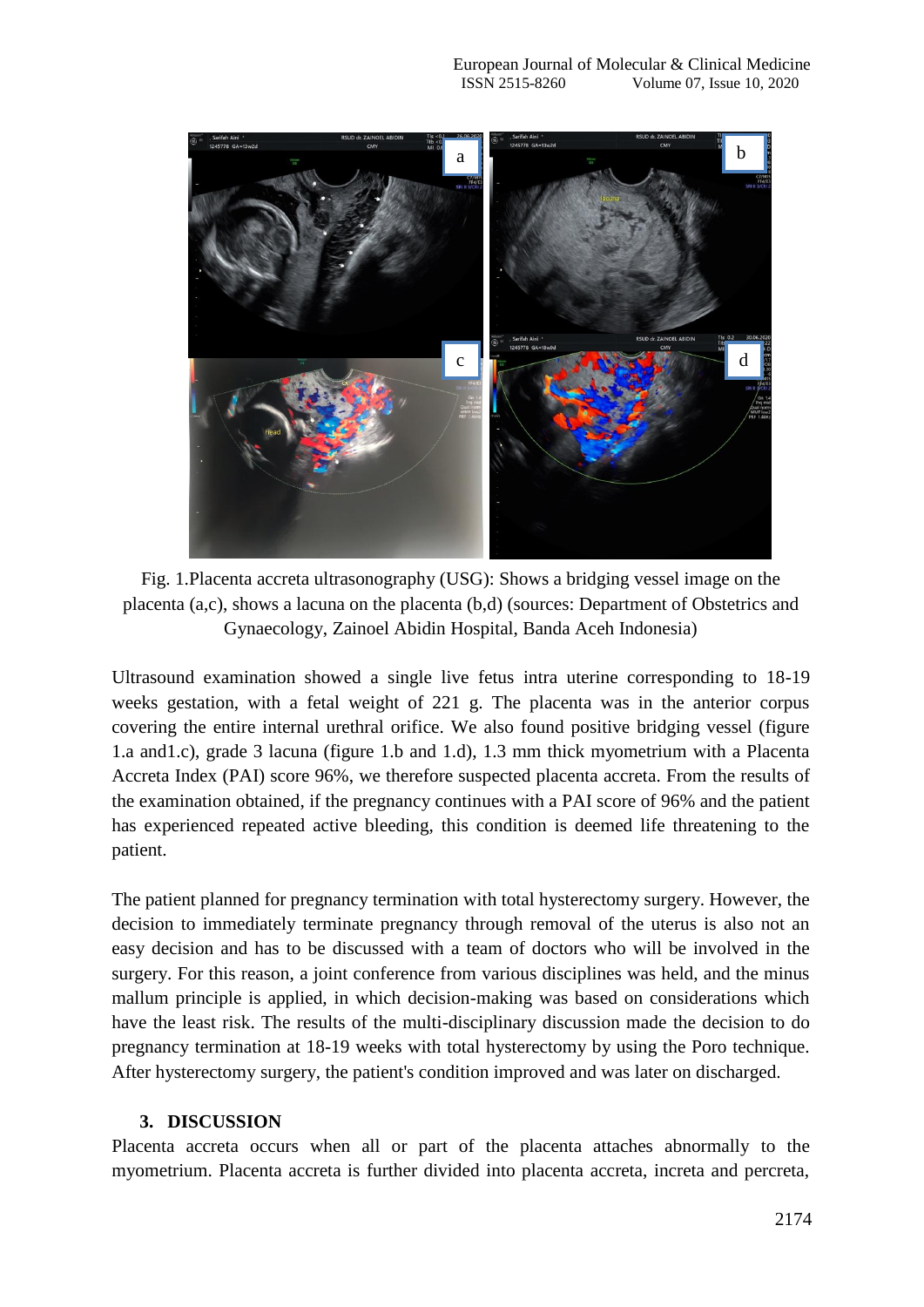what distinguishes the three is the depth of the placental villi invading the uterine lining. The risk factors for placenta accreta in this case were history of 3 caesarean sections and age over 35 years. If placenta praevia is present, the risk of placenta accreta is 3% at first cesarean delivery and increases to 40% or more at third caesarean delivery [7].

Symptoms that appear with placenta praevia generally include painless vaginal bleeding at the end of the second or early third trimester. It is diagnosed by ultrasound during the second trimester or incidentally during surgery [8]. However, it is different in this case, where complaints of bleeding from the birth canal have been felt since the first trimester of pregnancy. Entering the beginning of the second trimester, bleeding from the birth canal becomes more frequent. In the absence of risk factors for preterm birth in women on the placenta accreta spectrum, the Royal College of Obstetricians and Gynecologists (RCOG) recommends planned delivery at  $35 + 0$  to  $36 + 6$  weeks of gestation providing the best balance between fetal maturity and the risk of unscheduled delivery [9]. However, in this case, repeated active bleeding had occurred from the first trimester of pregnancy. If the pregnancy is maintained until 35 to 36 weeks of gestation, it will cause morbidity and even mortality to the mother.

The ethical dilemma that arose in this case was what the team of doctors should do. In the principles of clinical ethics, it must always be able to maximize benefits compared to risks, or at least be balanced. In the ethical principles that suits this case is beneficence and nonmaleficence. The doctor must always contribute to the health and well-being of the patient (beneficence) and be careful to refrain from taking any action that could cause harm to the patient (non-maleficence). [10,11,12,13,14].

In this case, if the pregnancy continues, the benefit is that the baby will be born, but it is not certain that it can also be saved if the mother has continuous bleeding. There is a risk that if the pregnancy continues, repeated active bleeding with a higher blood volume is likely. This is because at the age of 18-19 weeks, bleeding from the birth canal has occurred four times. It will take a long time to reach the termination age as recommended by RCOG, namely at the age of  $35 + 0$  to  $36 + 6$  weeks [13]. If recurrent bleeding occurs, the patient will lose a lot of blood which can result in hypovolemic shock which can ultimately threaten the safety of the mother. The choice to continue with the pregnancy does not appear to conform to the principle of risk-benefit balance [11,12].

The second alternative to solve the ethical dilemma of this case is to terminate the pregnancy. For this reason, there is an ethical dilemma regarding when is the time to terminate the pregnancy in this patient? Of course, in making decisions, it must be based on existing ethical principles. By prioritizing the minus mallum principle, namely by considering which one is the least risky between the two options [10]. The decision to continue or terminate the pregnancy both carries risks. But doctors must be able to make choices. The risk of the mother losing her baby if the pregnancy is terminated is certainly smaller than the safety of the mother being threatened if the pregnancy is continued. [14].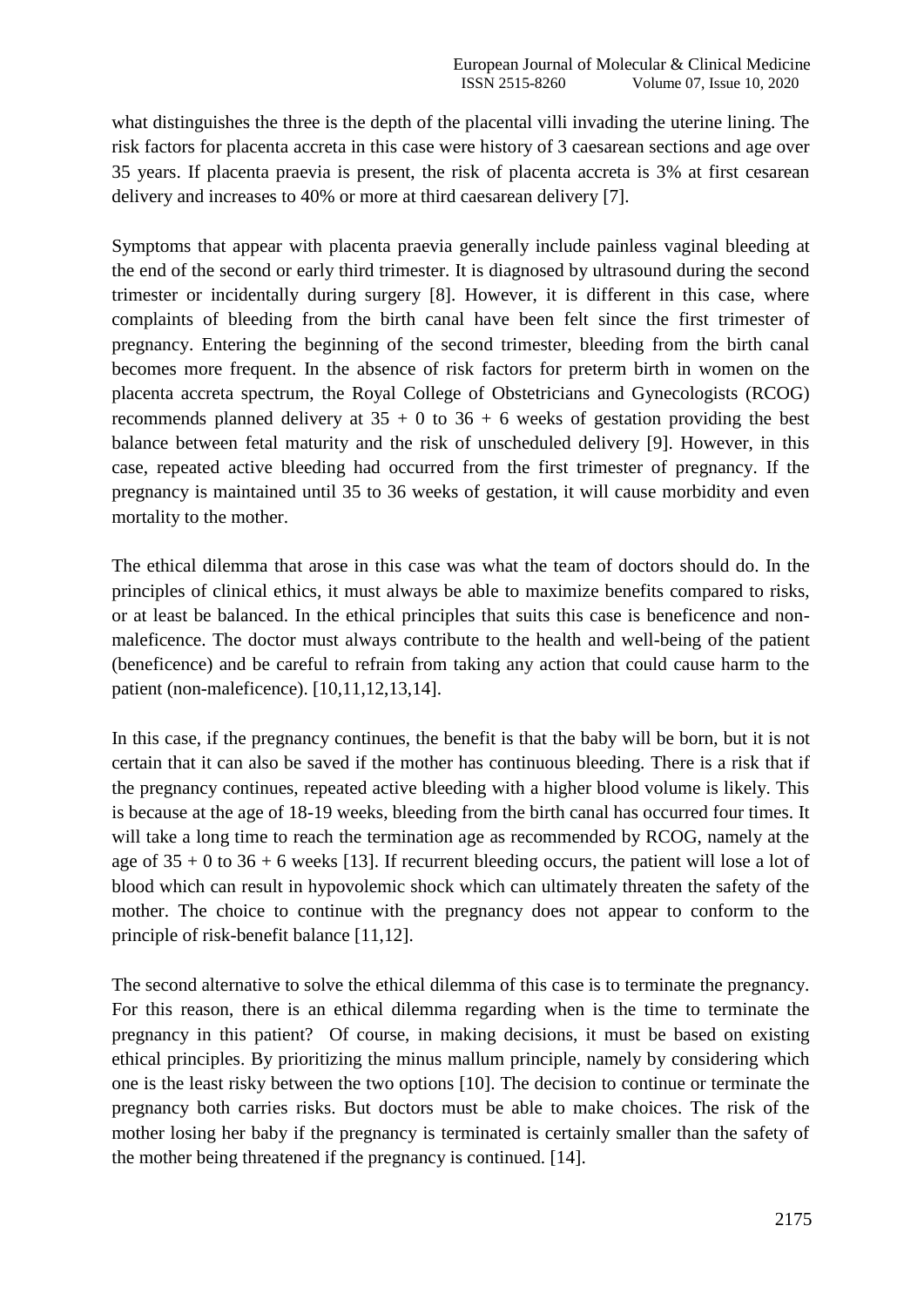By prioritizing the principle of double effect and patient safety, it was decided to terminate the pregnancy at 18-19 weeks without considering the condition of the fetus in the uterus [15]. The action chosen was a total hysterectomy laparotomy using the Poro technique, namely surgery without removing the fetus from the uterine cavity and immediately performing a hysterectomy. A total hysterectomy was considered because the uterus that has been performed three cesarean sections has the high risk of causing placenta accreta with rebleeding if the pregnancy occurs again.

In this case, the patient underwent a hysterectomy operation not to injure the patient by removing the uterus so that the patient was unable to get pregnant again, but the aim of this procedure was to save the patient from the possibility of continuous massive bleeding. This principle is called the double effect principle, in which the good goal must be passed in a bad way (removing the uterus) because it is the only way that must be done for patient safety [14,15]. This double effect principle supports the main principle of non-maleficence in ethical decision making in difficult cases [10,12,15].

## **4. CONCLUSION**

Ethical and medicolegal considerations in cases of pregnancies complicated by placenta accreta 96% of the PAI score with a history of recurrent bleeding should be carried out carefully and professionally. The decision regarding pregnancy termination by total hysterectomy in this case is done by prioritizing the main principles of beneficence and nonmaleficence. The dominant choice of supporting ethical principles is by using the minus malum principle, namely by considering which one has the least risk between the two options, and strengthened by the principles of double effect and patient safety.

### **5. FINANCIAL SUPPORT AND SPONSORSHIP**

This study did not require funding

### **CONFLICTS OF INTEREST**

The authors declare that there are no competing interests related to the study

### **6. REFERENCES**

- [1] Suryadi T, Rizia F, Kulsum K. Ethical and medicolegal in case pregnancy due to sexual abuse in schizophrenic patient. Ind J Biomed Sci. 2020; 14(1): 32-8.
- [2] Farzaneh F, Esmailzadeh A. Placenta accreta at 15 weeks of gestational age and uterus preservation with hysterectomy abortion. Zahedan J Res Med J. 2017; 19(10), 1-3.
- [3] Gelany SE, Mosbeh MH, Ibrahim EM, Mohammed M, Khalifa EM, Abdelhakium AK, et al. Placenta Accreta Spectrum (PAS) disorders : incidence , risk factors and outcomes of different management strategies in a tertiary referral hospital in Minia , Egypt : a prospective study. BMC Pregnancy and Childbirth 2019; 5: 1–8.
- [4] Ziegler C. Screening, diagnosis, and management of placenta accreta spectrum disorders. J Obstet Gynaecol Canada [Internet]. Elsevier Inc. 2019;41(7):1035-49. <https://doi.org/10.1016/j.jogc.2018.12.004>